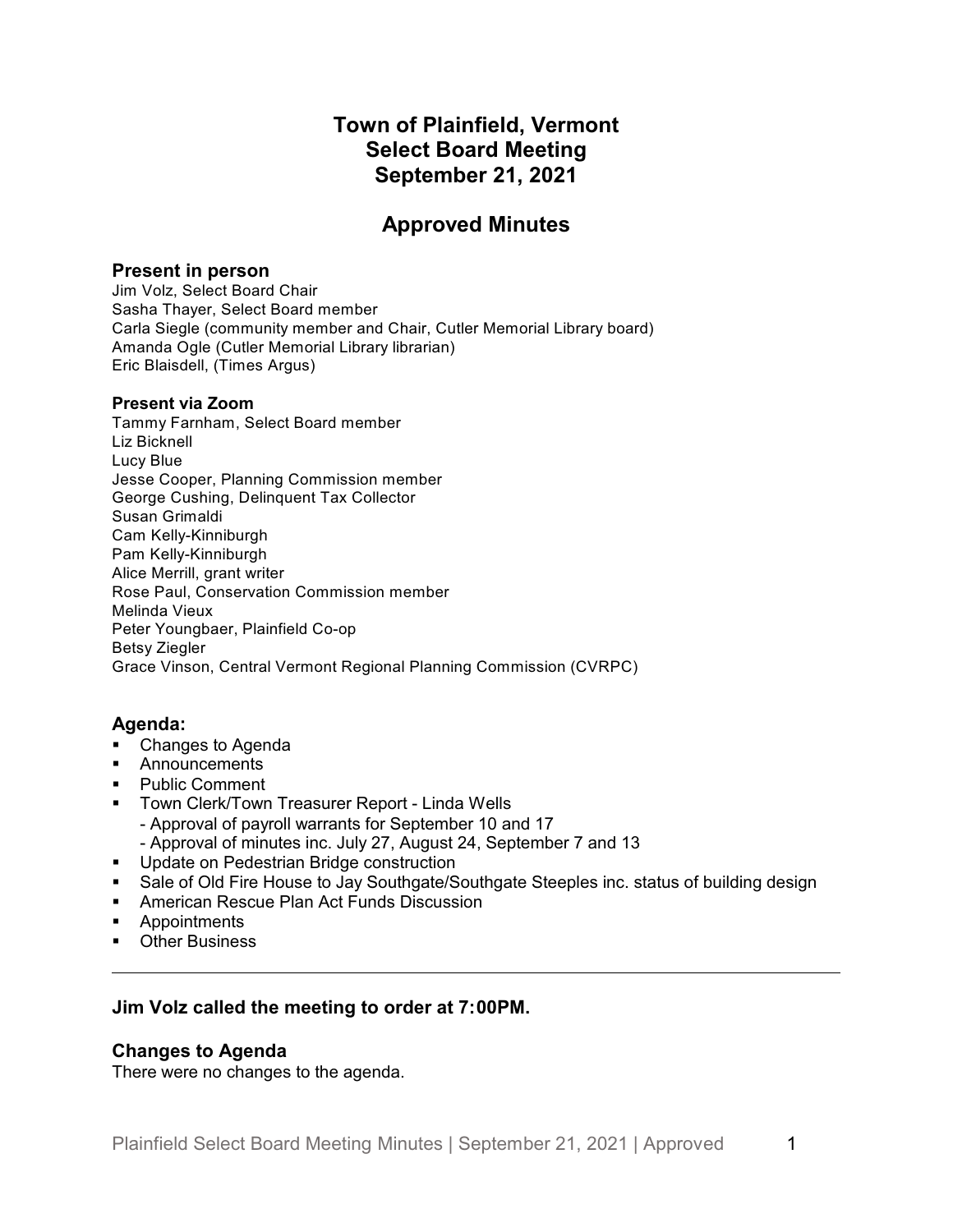#### **Announcements**

Thayer announced that the Wash County Sheriff's department is looking for people. Those interested should contact Washington County Sheriff Sam Hill.

Farnham announced that Plainfield is seeking a school director for the Twinfield School Board.

#### **Public Comment**

George Cushing requested that the Select Board (SB) lower the parking spaces for the old hardware store building from seven parking spots to three parking spots. Volz requested that it be added to a future agenda and Farnham suggested it be added to October 19's agenda.

## **Town Clerk/Town Treasurer Report – Linda Wells**

Approval of payroll warrants for September 10 and 17

Wells informed the SB that the September 10 payroll was approved prematurely at the last meeting. **Thayer moved to approve the payroll warrants for September 10 and 17 and the motion was approved unanimously.**

#### Approval of minutes for July 27, August 24, September 7 and 13

Thayer moved to approve the August 24 and September 13 Select Board meeting minutes. Farnham requested changes to August 24 September 7 minutes. **Thayer moved to approve September 13 minutes. Motion approved unanimously.** Approval of July 27, August 24, and September 7 minutes will be on the October 5 meeting agenda.

Wells stated that there are concerns about air quality in the town offices. Requested that the SB consider using some of the American Rescue Plan Act funding to improve ventilation in the town office building. Volz recommended that the town have the building's air quality assessed and then take it from there.

## **Update on Pedestrian Bridge Construction**

Farnham reported on a meeting with the engineers, including structural engineers. All three engineering companies have reviewed the project. They have determined that they will not remove stones at the lower level, leaving as much of the original wall as they can. They are working on building a stabilizing pad to build the walls onto. There will be less material (backfill) on the Mill Street side, which will save the town money. The project engineers met with the state and the state approved the above changes. Ross Gouin requested a project change report from the engineers so that they can update the financial information.

Farnham stated that the engineers discussed the condition of the bridge with her, noting that it is a town maintained bridge which is in need of repairs, some of which will be completed as a part of the pedestrian bridge project.

The state has audited the traffic control and will work with landowners on removal of vegetation. They have turned the blinking light off, and the road sign near Positive Pie is going to be concreted in because it keeps getting moved.

Thayer expressed appreciation for all of Tammy's efforts on the project. Volz concurred.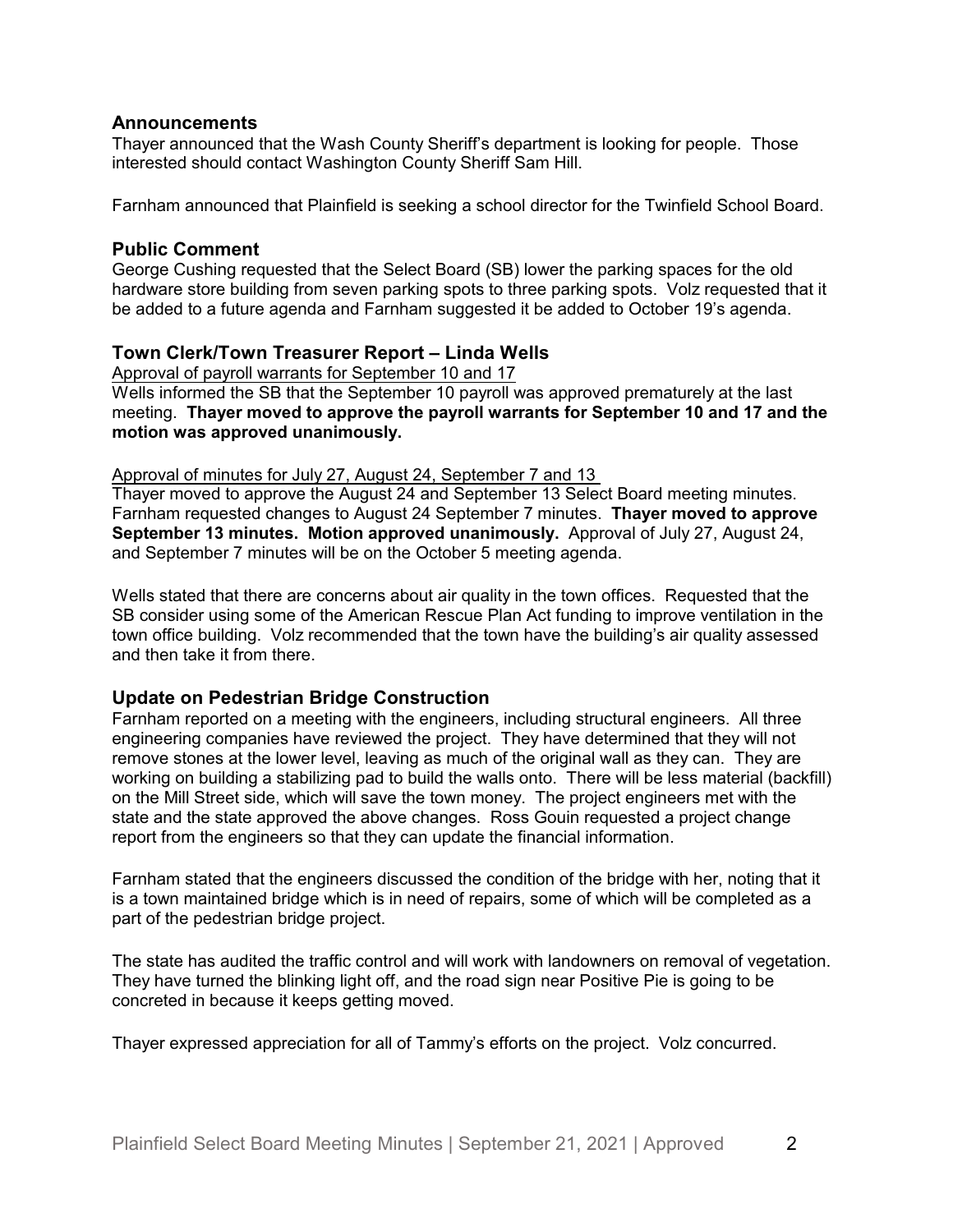Thayer asked when the project will end. Farnham said that the contractor has 90 days of road closure permitted by VTrans and we are roughly 30 days into road closure. The issue with the voids and the structural engineer's vacation caused delays. At this point, the contractors are moving the material by hand because of the age of the rock foundation of the building. They have not asked for an extension of the road closure.

Thayer asked about the bridge, stating that it passed recent inspections. Farnham said that she was told that the bridge's issue is maintenance, especially underneath. The upper decking is weakening because of the lack of maintenance on the underside of the bridge. Ross Gouin is going to request a new bridge inspection. Farnham said that the Pedestrian Bridge project will result in the repair of that side of the bridge, so it may make sense for the town to pay extra now to fix the other side, because it could save money. The question is whether it makes sense for the town to pay more money now to fix the bridge so that we save money in the future.

Pam Kelly-Kinniburgh thanked Tammy for her efforts and mentioned that the Plainfield People Facebook page says that the lights are bad and she asked whether it's possible to have lights turned off on weekends. Farnham said that the traffic plan was approved by the state and that she thinks that left turns into the village from the east are backing the traffic up on that side of the intersection. She timed it herself and found that was a three-minute delay. She noted that Route 2 has heavy traffic, which causes delays. The bridge is still one way, so the lights can't be turned off because the point of the traffic lights is to allow traffic to pass over the [currently one lane] bridge.

Farnham noted that many people are not slowing down when passing the construction site and that the workers are working under difficult conditions.

## **Sale of Old Fire House to Jay Southgate/Southgate Steeples**

Farnham has been in contact with Southgate. He is concerned about needing an exception from the state for building in the flood zone and has tried to reach them but hasn't gotten a response. Southgate has preliminary designs but needs answers on the flood issue before he can move forward.

#### **American Rescue Plan Act (ARPA) Funds**

Thayer reported that the town's website has information about the ARPA funds. The amount received to date is \$69,057.97 and the total anticipated allocation to Plainfield is \$377,245. The funds will be in a bank account until we decide what to do with them. There is a reporting requirement for use of the funds, and they have to be spent by December, 2026. The final regulations haven't been set, so we can't make any decisions until they are. Thayer listed the categories that funds can be spent on, details of which can be found at the ARPA website or on the Vermont League of Cities and Towns website. She specifically mentioned the Town Hall and Opera House's lost revenue; improvement of broadband, specifically CV Fiber; and the water and wastewater system, noting they can be used as matching funds in FEMA grants such as the Route 2 Intersection or the Brood Road Bridge projects.

The Select Board opened the floor to public comment on the topic.

Peter Youngbaer, General Manager of the Plainfield Co-op, said that he's done research on improving ventilation for the Plainfield Co-op. From the numbers he's gathered so far, the cost will be \$2,000.00, which is not budgeted in the co-op's funds. The Plainfield Co-op is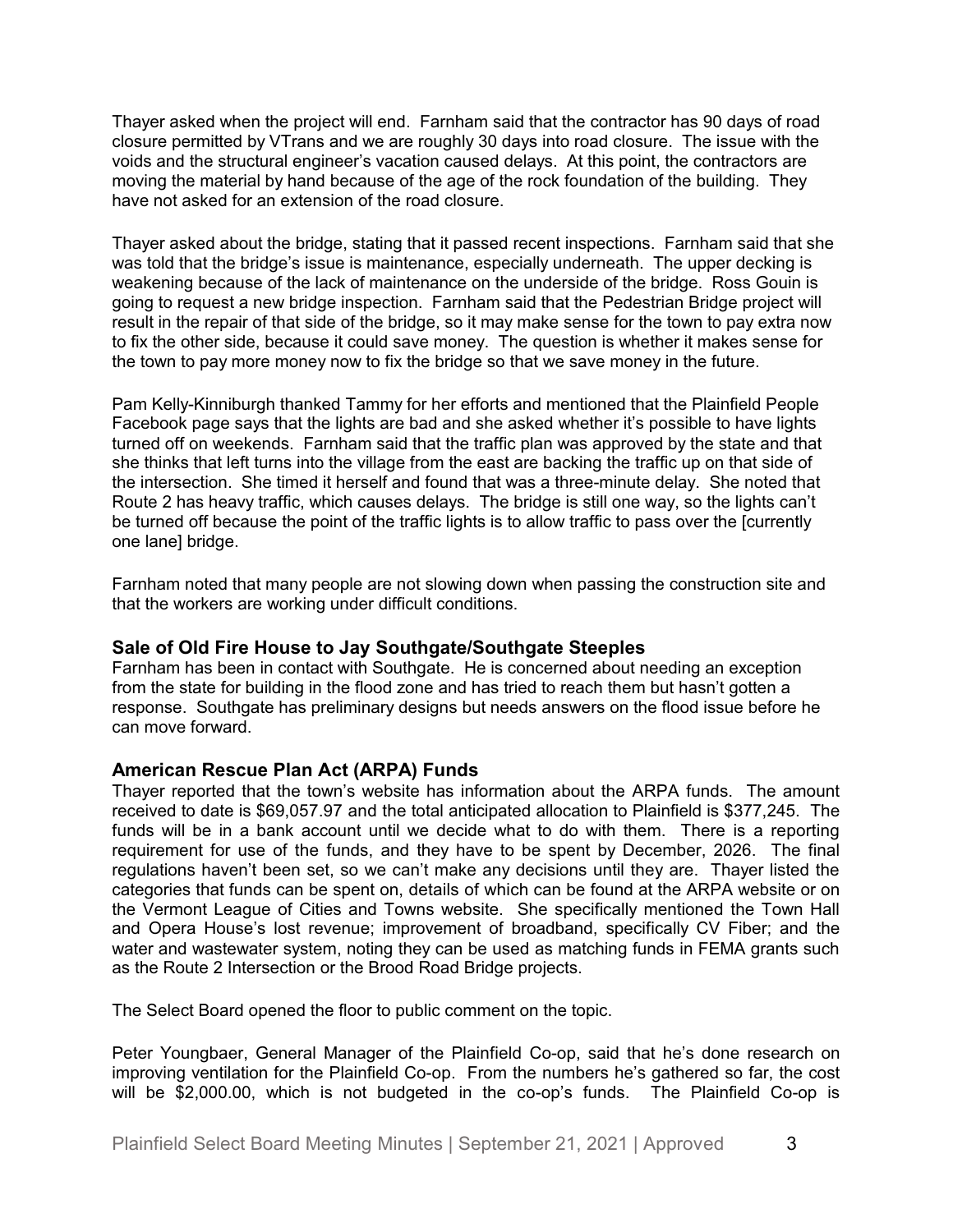requesting an allocation of \$2,000.00 for air purification. He also requested hazard pay reimbursement. The Plainfield Co-op paid an additional \$3.00/hour hazard pay from March – July, 2020, at the rate of roughly \$1,000.00 per week. This is not a specific request, but wants to put it on the table.

There was discussion about hazard pay for town employees as well.

Jesse Cooper reiterated Thayer's suggestion that the Town Hall and Opera House should receive some of the funding to cover lost revenue. He requested information about guidelines and timeline and asked whether initiatives on affordable housing could also be considered.

Thayer added the housing question to a list of questions for Grace Vinson of Central Vermont Regional Planning Commission (CVRPC).

Rose Paul, Plainfield Conservation Commission member, spoke on behalf of the commission's work on the Plainfield Town Forest. They spoke with Mike Nolan about improving the Gonyaw Road's final stretch, which is currently not passable by vehicle. The Conservation Commission would like the town to consider using ARPA funds to improve that portion of Gonyaw Road due to the increase in use of, and impact on, outdoor recreational areas, including the Town Forest.

Pam Kelly-Kinniburgh said that we need another River Run – something commercial for the town to bring people here and asked how the decision will be made about how the money is spent.

Thayer said that the recommendations are to have a process for input from the community but that the answer to the Kelly-Kinniburgh's question isn't clear yet and added the topic to the list of questions for Grace Vinson.

Alice Merrill suggested spending the funds on the sewer and water expenses of the US Route 2 intersection improvement, noting that it would allow the town to improve sewer and water lines that are ageing and need to be replaced.

George Cushing supported spending a lot of the funds on water and sewer, noting that there are a couple of projects that could use the money. He also stated that the funds that we now have should be put into a CD that would make money.

Thayer said that the funds can be put into an interest-bearing account and the interest is the town's money and that the town will look into it further.

Carla Siegle and Amanda Ogle, Cutler Memorial Library board chair and librarian, spoke about making the library more accessible by widening the parking lot because COVID has increased use of the library and they don't have adequate parking. They also discussed renovating the building's disused garage to make it an accessible outdoor events gathering space during the pandemic.

Betsy Ziegler requested that the town continue to support the improvement projects by using the funds for the water and wastewater lines in the Route 2 intersection project. She would also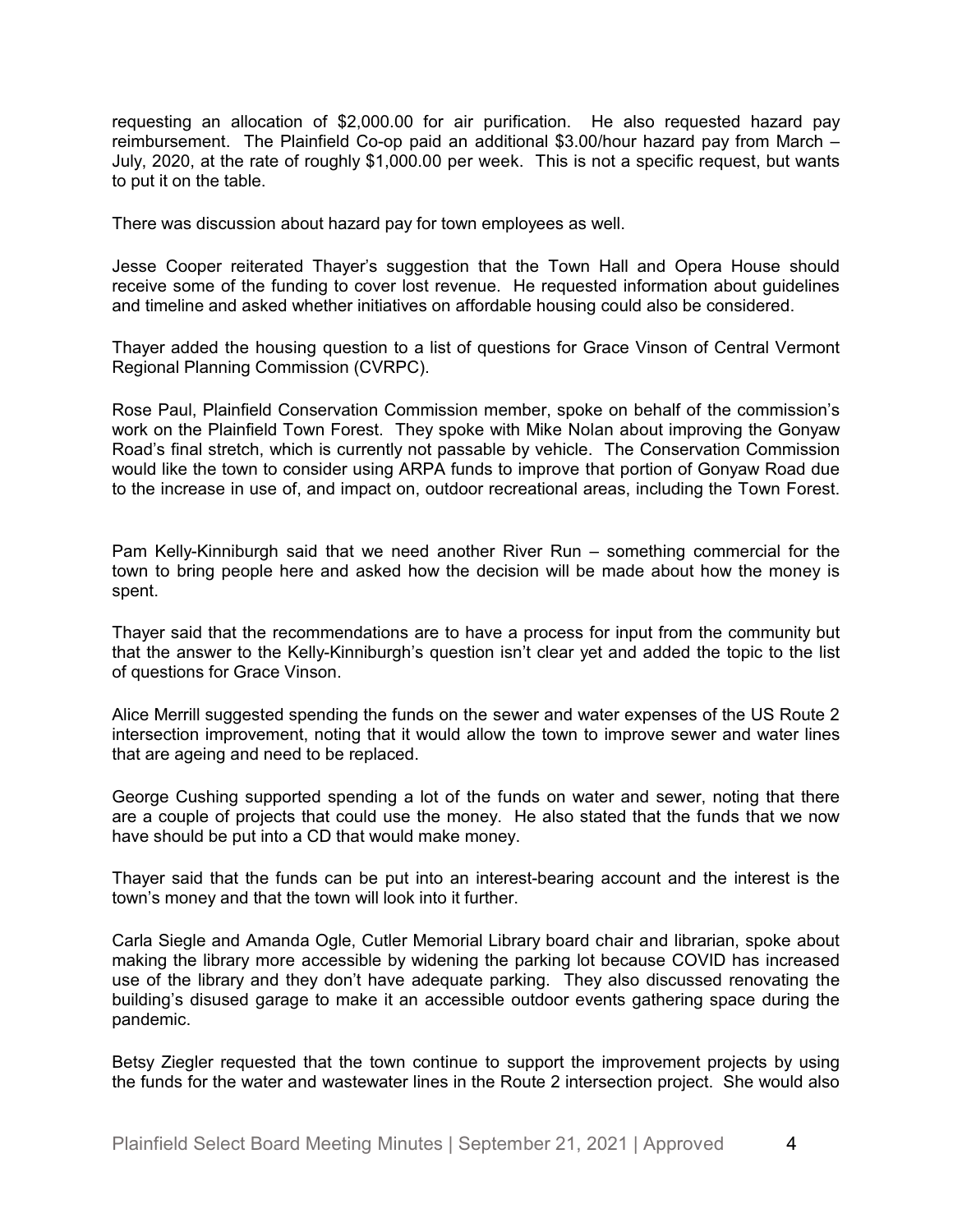like to see some funding go to improving the Recreation Field and improving accessibility by repairing the big pothole in the parking lot.

Jesse Cooper, Plainfield Planning Commission member, suggested that the SB get a report from the Water and Wastewater Commission to learn about what they could do with the ARPA funds.

Vinson elaborated on the following topics:

- § Hazard Pay Essential workers are eligible. This includes town employees but could also include others, with emphasis on "could," and clarified that it would have to be for a period of time outside of the time period when they received other ARPA funds.
- Affordable Housing Affordable Housing is not one of the four main uses, but she is getting a lot of questions about it. The final rules haven't come out yet, so she can't provide a definite answer on this topic.
- Recreational Areas Increased use of parks and recreation facilities and the damage to them due to the pandemic qualifies. It isn't clear whether improving access to the areas qualifies, but she will look into it.
- § Cutler Memorial Library Vinson urged that people think about how each project relates to COVID because the funds have to meet eligibility requirements. She can research how widening the parking lot would be connected to impact from COVID.
- § Decision-making Process for ARPA Fund Distribution The municipality has the decisionmaking authority, so members of the select board are the authorized representatives of the municipality.
- Farnham asked Vinson to share ideas that other towns are considering:
- Marshfield is considering adding a porch to the library to accommodate increase use of the library and allow for social distancing
- Water/Wastewater projects are being considered by many communities. These projects need to be aligned to two EPA programs, the Clean Water Service Revolving Fund and the Drinking Water Service Revolving Fund, which exist at both the federal and state level.
- § Stormwater also needs to align to the above EPA programs.
- § Broadband
- Lost revenue

Thayer encouraged people to contact the Select Board members with ideas and thoughts about what might qualify via email to all three of them: Volz, [selectboard19@gmail.com;](mailto:selectboard19@gmail.com) Farnham, [selectboard8@gmail.com](mailto:selectboard8@gmail.com); Thayer, selectboard23@gmail.com.

Farnham said that the Twin Valley Senior Center requested a heat pump and would like help with that. Thayer said that there are places all over the country that are co-locating daycares with senior centers and asked if this is something that we can consider.

Farnham brought up the need for a committee to research and evaluate options due to the amount of research that will be required. She'd like the committee to evaluate options, survey the town, and make recommendations.

Thayer said that the CVRPC and the Vermont League of Cities and Towns (VLCT) are providing clarity that might make research in that direction unnecessary. She also expressed concern about lack of objectivity of potential committee members.